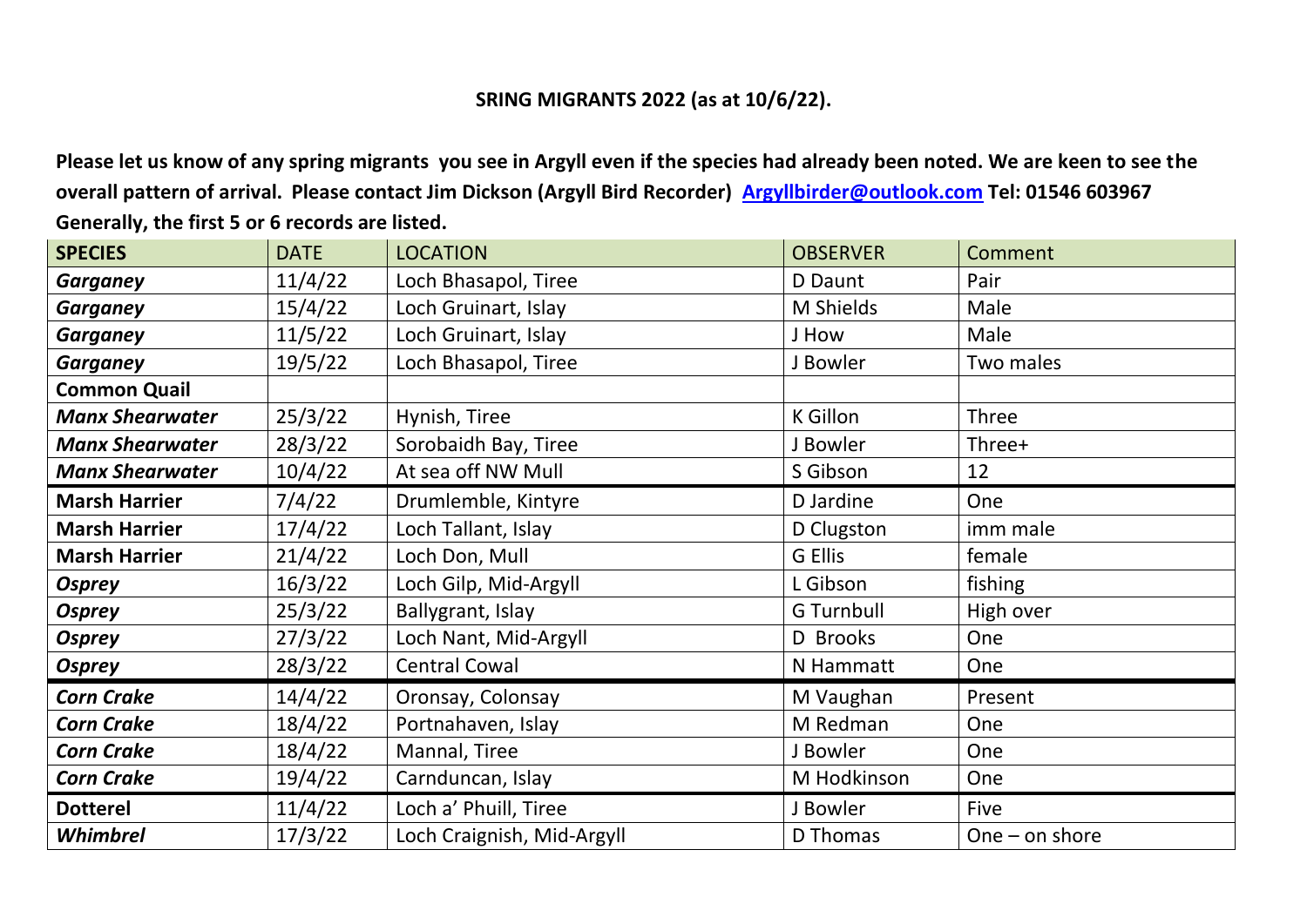| Whimbrel                | 11/4/22 | Salen Bay, Mull                       | <b>E</b> Miles      | One                 |
|-------------------------|---------|---------------------------------------|---------------------|---------------------|
| Whimbrel                | 13/4/22 | Ardnave, Islay                        | L Stewart           | Four                |
| <b>Common Sandpiper</b> | 11/4/22 | Loch na Keal, Mull                    | <b>E</b> Miles      | One                 |
| <b>Common Sandpiper</b> | 12/4/22 | Loch Feochan, Mid-Argyll              | J Speirs            | One                 |
| <b>Common Sandpiper</b> | 14/4/22 | Loch Kinnabus, Islay                  | D Wood              | One                 |
| <b>Common Sandpiper</b> | 15/4/22 | Machrihanish, Kintyre                 | J Goudie            | One                 |
| <b>Green Sandpiper</b>  |         |                                       |                     |                     |
| <b>Wood Sandpiper</b>   | 2/5/22  | Loch Tulla, North Argyll              | D Jardine/J Dickson | Three               |
| <b>Wood Sandpiper</b>   | 20/5/22 | <b>Balevullin, Tiree</b>              | Z Bhatia            | One                 |
| <b>Arctic Skua</b>      | 25/4/22 | Oban - Colonsay Ferry                 | A Davis             | One                 |
| <b>Arctic Skua</b>      | 6/5/22  | Trshnish Is, Mull                     | R Edwards           | Two                 |
| <b>Arctic Skua</b>      | 13/5/22 | <b>NW Mull</b>                        | E Miles/J Waldie    | One                 |
| <b>Great Skua</b>       | 8/4/22  | Traigh Bhi, Tiree                     | J Bowler            | Four                |
| <b>Great Skua</b>       | 10/4/22 | At sea off NW Mull                    | S Gibson            | Two                 |
| <b>Sandwich Tern</b>    | 24/3/22 | <b>Balephetrish Bay, Tiree</b>        | <b>K</b> Gillon     | One                 |
| <b>Sandwich Tern</b>    | 29/3/22 | Machrihanish, Kintyre                 | J Goudie            | One                 |
| <b>Sandwich Tern</b>    | 1/4/22  | Port Ellen, Islay                     | M Armstrong         | One                 |
| <b>Little Tern</b>      | 14/4/22 | Sorobaidh Bay, Tiree                  | D Daunt             | One                 |
| <b>Common Tern</b>      | 4/5/22  | Off Ardrishaig, Mid-Argyll            | J Dickson           | Four                |
| <b>Common Tern</b>      | 11/5/22 | <b>Tiree</b>                          | J Bowler            | Present from        |
| <b>Arctic Tern</b>      | 24/4/22 | Milton, Tiree                         | J Bowler            | $15+$               |
| <b>Arctic Tern</b>      | 27/4/22 | Oban - Colonsay Ferry                 | D Jardine           | Two                 |
| <b>Turtle Dove</b>      | 22/5/22 | Isle of Gigha, Kintyre                | K Helm              | One                 |
| <b>Common Cuckoo</b>    | 27/3/22 | Portsonichan, Loch Awe, Mid-Argyll    | I McPherson         | Calling in distance |
| <b>Common Cuckoo</b>    | 12/4/22 | Craignure golf course, Mull           | M & J Murphy        | One calling         |
| <b>Common Cuckoo</b>    | 12/4/22 | Leckuary, Kilmichael Glen, Mid-Argyll | Per Birdguides      | One calling         |
| <b>Common Cuckoo</b>    | 14/4/22 | Loch Avich, Mid-Argyll                | Per Birdguides      | One calling         |
| <b>Common Cuckoo</b>    | 14/4/22 | Loch Frisa, Mull                      | S Fell              | One calling         |
| <b>Common Cuckoo</b>    | 15/4/22 | Strachur, Cowal                       | K Gibb              | One calling         |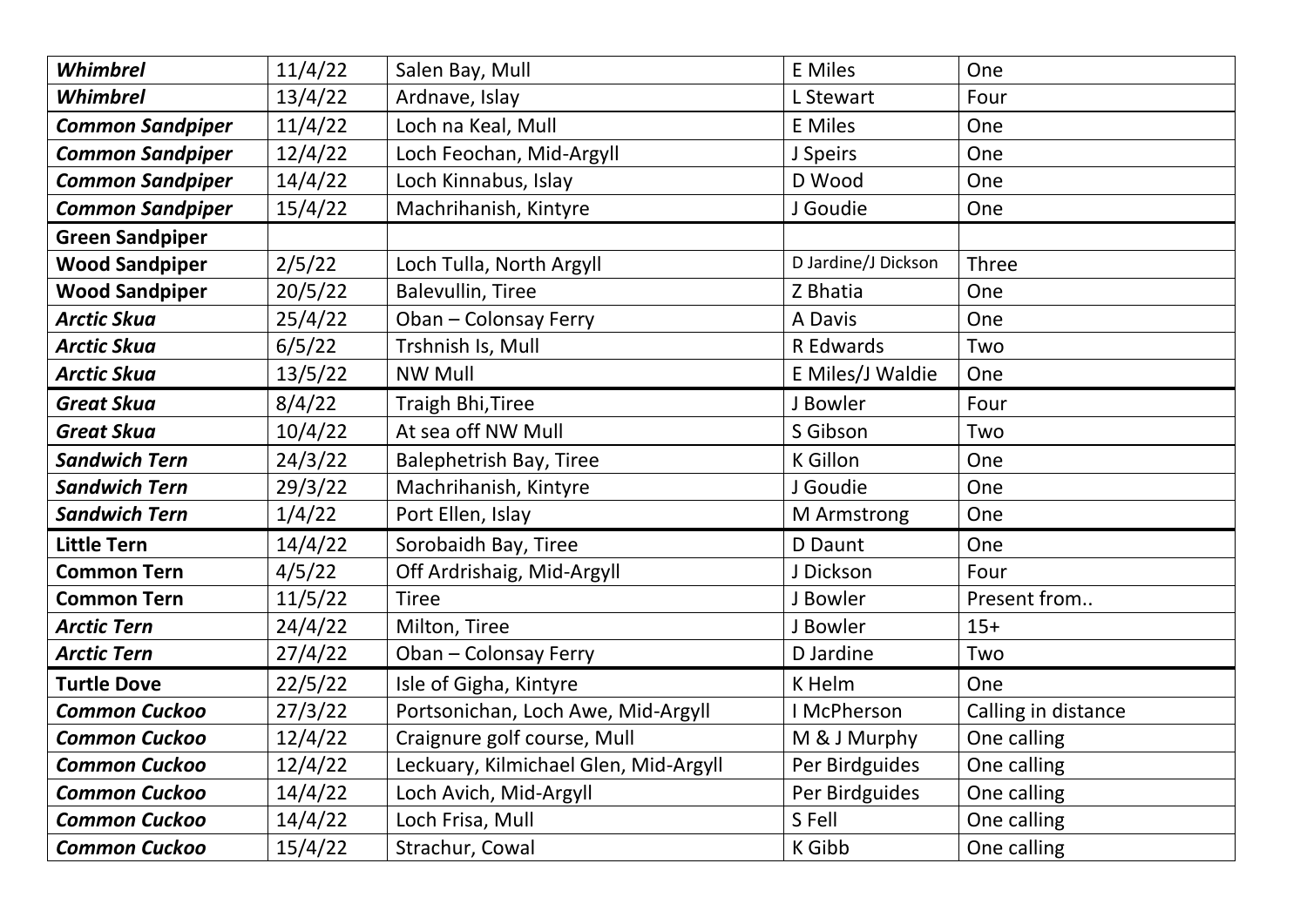| <b>Common Cuckoo</b>     | 15/4/22 | Knapdale, Mid-Argyll            | L Gibson            | One calling  |
|--------------------------|---------|---------------------------------|---------------------|--------------|
| <b>Common Swift</b>      | 3/5/22  | Innellan, Cowal                 | G Bashford          | One          |
| <b>Common Swift</b>      | 8/5/22  | Kilmartin, Mid-Argyll           | D Jardine           | One          |
| <b>Common Swift</b>      | 9/5/22  | Bridgend, Mid-Argyll            | Per M Chattwood     | One          |
| <b>Common Swift</b>      | 11/5/22 | Campbeltown, Kintyre            | N Brown             | 13           |
| <b>Sand Martin</b>       | 18/3/22 | Gruinart, Islay                 | S Murray            | One          |
| <b>Sand Martin</b>       | 19/3/22 | N Moine Mhore, Mid-Argyll       | J Lehmann           | Two          |
| <b>Sand Martin</b>       | 19/3/22 | N of Campbeltown, Kintyre       | N Brown             | <b>Three</b> |
| <b>Sand Martin</b>       | 20/3/22 | Lephenstrath, Southend, Kintyre | A & N Hand          | <b>Three</b> |
| <b>Sand Martin</b>       | 20/3/22 | Salen, Mull                     | S Webb              | One          |
| <b>Barn Swallow</b>      | 26/3/22 | Loch Gorm, Islay                | Per Birdguides      | One          |
| <b>Barn Swallow</b>      | 31/3/22 | Ellister, Islay                 | <b>K</b> Reeves     | One          |
| <b>Barn Swallow</b>      | 3/4/22  | Loch na Keal, Mull              | C Taylor            | One          |
| <b>Barn Swallow</b>      | 6/4/22  | Scarinish, Tiree                | J Bowler            | One          |
| <b>Barn Swallow</b>      | 8/4/22  | Laganulva, Mull                 | P & A Brown         | Two          |
| <b>Barn Swallow</b>      | 11/4/22 | Lochdon, Mull                   | <b>E</b> Miles      | Two          |
| <b>Barn Swallow</b>      | 12/4/22 | Ardrishaig, Mid-Argyll          | C MacFarlane        | One          |
| <b>Barn Swallow</b>      | 12/4/22 | Kellan, Mull                    | <b>E</b> Miles      | One          |
| <b>House Martin</b>      | 5/4/22  | Loch Skerrols, Islay            | <b>K Carruthers</b> | Four         |
| <b>House Martin</b>      | 12/4/22 | Kellan, Mull                    | <b>E</b> Miles      | Two          |
| <b>House Martin</b>      | 14/4/22 | Lephenstrath, Southend, Kintyre | N & H Hand          | One          |
| <b>House Martin</b>      | 24/4/22 | Clachaig, Cowal                 | N Hammatt           | One          |
| <b>House Martin</b>      | 29/4/22 | Achnabreck, Mid-Argyll          | J McInally          | Six          |
| <b>Wood Warbler</b>      | 21/4/22 | Ardura Forest, Mull             | T Dixon             | One          |
| <b>Wood Warbler</b>      | 21/4/22 | Grasspoint, Mull                | S Gibson            | One          |
| <b>Wood Warbler</b>      | 22/4/22 | Castle Lachlan, Cowal           | N Hammatt           | Two          |
| <b>Wood Warbler</b>      | 28/4/22 | Taynish NNR, Mid-Argyll         | H Watkin            | Several      |
| <b>Wood Warbler</b>      | 29/4/22 | Erines, Mid-Argyll              | L Gibson            | One          |
| <b>Common Chiffchaff</b> | 3/3/22  | <b>Balephuil, Tiree</b>         | J Bowler            | collybita    |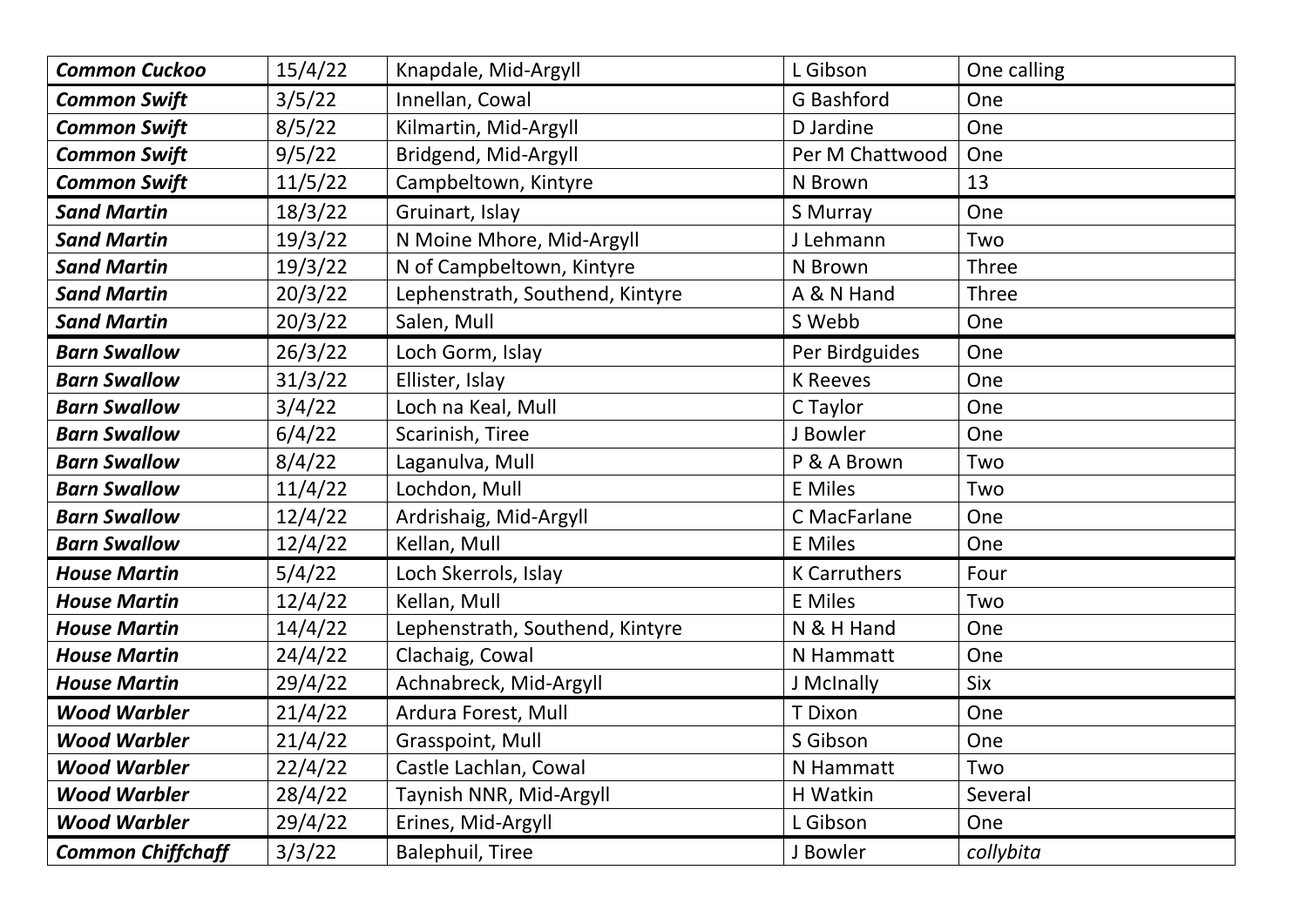| <b>Common Chiffchaff</b> | 4/3/22  | Dervaig, Mull                       | <b>E</b> Miles     | In song                            |
|--------------------------|---------|-------------------------------------|--------------------|------------------------------------|
| <b>Common Chiffchaff</b> | 16/3/22 | Carsaig, Mid-Argyll                 | A Chadderton       | In song                            |
| <b>Common Chiffchaff</b> | 17/3/22 | Ardrishaig, Mid-Argyll              | C MacFarlane       | In song                            |
| <b>Common Chiffchaff</b> | 18/3/22 | Eriska, North Argyll                | C Shaw             | In song                            |
| <b>Common Chiffchaff</b> | 18/3/22 | Kames, Cowal                        | A Thursby          | In song, two seen                  |
| <b>Common Chiffchaff</b> | 18/3/22 | Cornabus, Islay                     | E Burrell          | One                                |
| <b>Willow Warbler</b>    | 24/3/22 | Kinnabus, Islay                     | D Wood             | One                                |
| <b>Willow Warbler</b>    | 25/3/22 | Cornabus, Islay                     | E Burrell          | One                                |
| <b>Willow Warbler</b>    | 29/3/22 | Scarba                              | D Jardine          | One                                |
| <b>Willow Warbler</b>    | 3/4/22  | Aros Park, Mull                     | R Ormond           | In song                            |
| <b>Willow Warbler</b>    | 5/4/22  | Cairnbaan, Mid-Argyll               | J Dickson          | In song                            |
| <b>Willow Warbler</b>    | 6/4/22  | Eriska, North Argyll                | <b>K Blackmore</b> | One                                |
| <b>Willow Warbler</b>    | 10/4/22 | Machrihanish, Kintyre               | J Goudie           | One                                |
| <b>Willow Warbler</b>    | 10/4/22 | Loch Coillie-Bharr, Mid-Argyll      | C MacFarlane       | One                                |
| <b>Willow Warbler</b>    | 12/4/22 | Holy Loch, Cowal                    | N Hammatt          | One                                |
| <b>Willow Warbler</b>    | 12/4/22 | RSPB Loch Gruinart, Islay           | M Shields          | In song                            |
| <b>Willow Warbler</b>    | 12/4/22 | Portnahaven, Islay                  | A Hart             | Two in song                        |
| <b>Willow Warbler</b>    | 12/4/22 | Loch Spelve, Mull                   | S Murray           | One                                |
| <b>Willow Warbler</b>    | 12/4/22 | Loch Beag, Craignish, Mid-Argyll    | D Jardine          | One                                |
| <b>Willow Warbler</b>    | 12/4/22 | Several locations in NW Mull        | <b>E</b> Miles     | 'Several sites' - in song          |
| <b>Blackcap</b>          | 23/3/22 | Calgary, Mull                       | <b>E</b> Miles     | In song                            |
| <b>Blackcap</b>          | 7/4/22  | Kilkenneth, Tiree                   | J Bowler           | male                               |
| <b>Blackcap</b>          | 8/4/22  | Campbeltown, Kintyre                | N Brown            | Two in song                        |
| <b>Blackcap</b>          | 10/4/22 | Ardrishaig, Mid-Argyll              | L Gibson           | In song                            |
| <b>Blackcap</b>          | 12/4/22 | Holy Loch, Cowal                    | <b>N</b> Hammatt   | One                                |
| <b>Blackcap</b>          | 13/4/22 | Achnacreebeg, North Argyll          | D Bennett          | One $-$ same date as there in 2021 |
| <b>Garden Warbler</b>    | 15/4/22 | Barrmor Hill, Kilmartin, Mid-Argyll | S Mitchell         | One in song (def not b'cap)        |
| <b>Garden Warbler</b>    | 20/4/22 | Taynish NNR, Mid-Argyll             | H Watkin           | present                            |
| <b>Garden Warbler</b>    | 21/4/22 | Aros, Mull                          | R Ormond           | Two                                |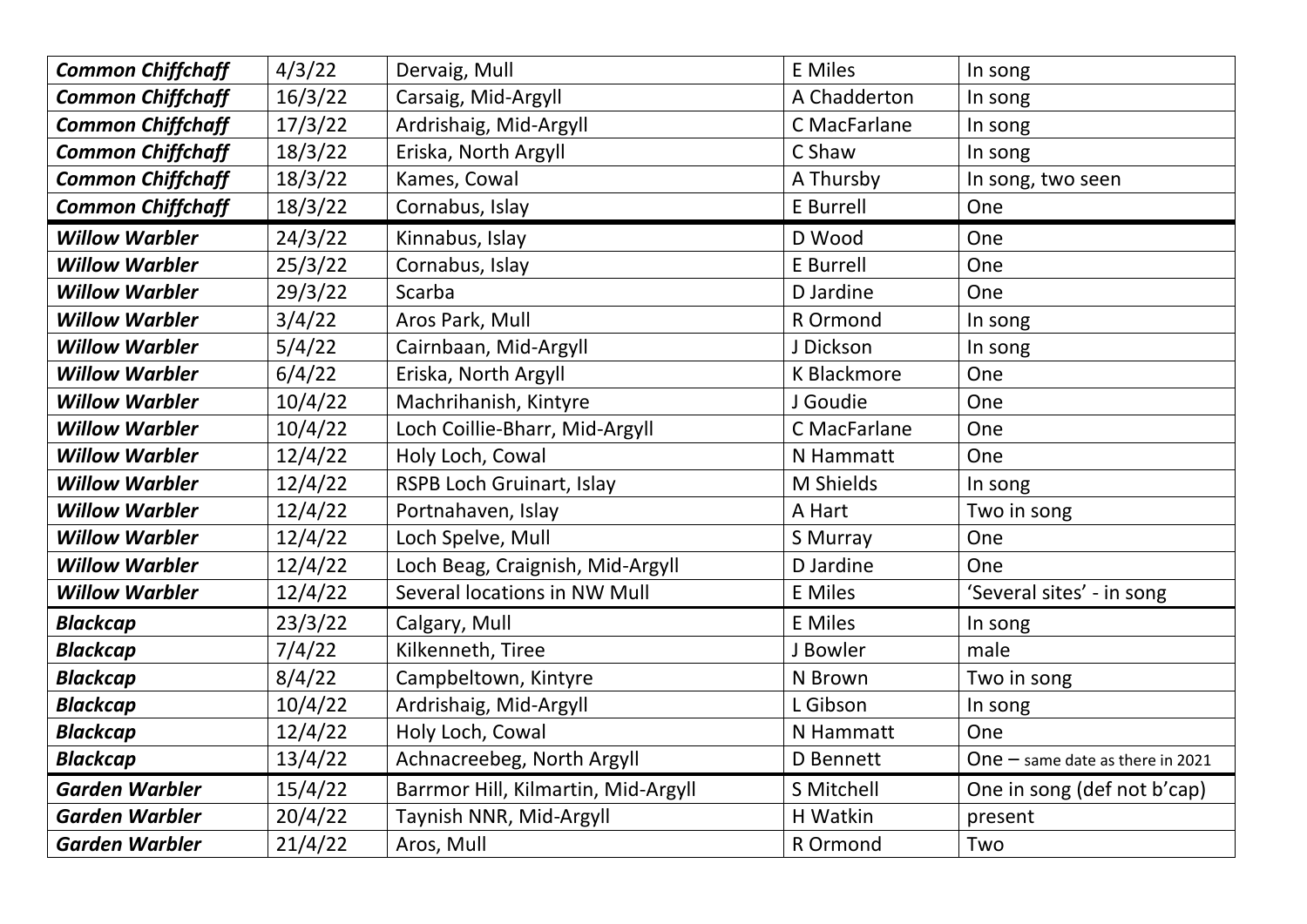| <b>Garden Warbler</b>      | 23/4/22 | Tayinloan area, Kintyre          | N Brown           | One          |
|----------------------------|---------|----------------------------------|-------------------|--------------|
| <b>Garden Warbler</b>      | 24/4/22 | Torosay, Mull                    | S Gibson          | One          |
| <b>Garden Warbler</b>      | 28/4/22 | Bellanoch, Mid-Argyll            | J Dickson         | Male in song |
| <b>Garden Warbler</b>      | 29/4/22 | Striven power stn, Cowal         | N Hammatt         | Male in song |
| <b>Lesser Whitethroat</b>  | 7/5/22  | <b>Balephuil, Tiree</b>          | J Bowler          | One          |
| <b>Lesser Whitethroat</b>  | 17/5/22 | The Glebe, Tiree                 | J Bowler          | One          |
| <b>Common Whitethroat</b>  | 19/4/22 | Bellanoch, Mid-Argyll            | S Carter          | Two          |
| <b>Common Whitethroat</b>  | 20/4/22 | Carskiey Bay, Kintyre            | N & A Hand        | One          |
| <b>Common Whitethroat</b>  | 21/4/22 | Port Wemyss, Islay               | D Brown           | male in song |
| <b>Common Whitethroat</b>  | 25/4/22 | Cornabus, Islay                  | E Burrell         | One          |
| <b>Common Whitethroat</b>  | 26/4/22 | <b>Balephuil, Tiree</b>          | J Bowler          | Male in song |
| <b>Common Whitethroat</b>  | 28/4/22 | Dunoon, Cowal                    | <b>G Newall</b>   | Two males    |
| <b>Common Whitethroat</b>  | 29/4/22 | Crina Ferry, Mid-Argyll          | J Dickson         | Male         |
| <b>Grasshopper Warbler</b> | 14/4/22 | Ardfern, Mid-Argyll              | <b>B</b> Baker    | One in song  |
| <b>Grasshopper Warbler</b> | 15/4/22 | Cairnbaan, Mid-Argyll            | J Dickson         | One in song  |
| <b>Grasshopper Warbler</b> | 15/4/22 | Kilmichael Glen, Mid-Argyll      | I Forrester       | One in song  |
| <b>Grasshopper Warbler</b> | 17/4/22 | Minard, Mid-Argyll               | G & S Hall        | One in song  |
| <b>Sedge Warbler</b>       | 19/4/22 | RSPB Loch Gruinart, Islay        | D Brown           | One          |
| <b>Sedge Warbler</b>       | 19/4/22 | Loch Fada, Colonsay              | D Jardine         | One          |
| <b>Sedge Warbler</b>       | 20/4/22 | Dervaig, Mull                    | <b>T</b> Clermont | One          |
| <b>Sedge Warbler</b>       | 20/4/22 | Taynish NNR, Mid-Argyll          | H Watkin          | present      |
| <b>Sedge Warbler</b>       | 23/4/22 | <b>Balephuil, Tiree</b>          | J Bowler          | Male in song |
| Sedge Warbler              | 27/4/22 | Iona, Mull                       | M Winkworth       | One          |
| <b>Sedge Warbler</b>       | 27/4/22 | Moine Mhor, Mid-Argyll           | J Dickson         | Two in song  |
| <b>Sedge Warbler</b>       | 28/4/22 | Kilbride Farm, Cowal             | N Hammatt         | One          |
| <b>Ring Ouzel</b>          | 28/4/22 | Glen Shira, Mid-Argyll           | K MacTaggart      | female       |
| <b>Ring Ouzel</b>          | 29/4/22 | Kerrera, Mid-Argyll              | D Jardine         | female       |
| <b>Ring Ouzel</b>          | 2/5/22  | American Monument, The Oa, Islay | P Gill            | male         |
| <b>Spotted Flycatcher</b>  | 12/5/22 | Craignure, Mull                  | N Somerville      | One          |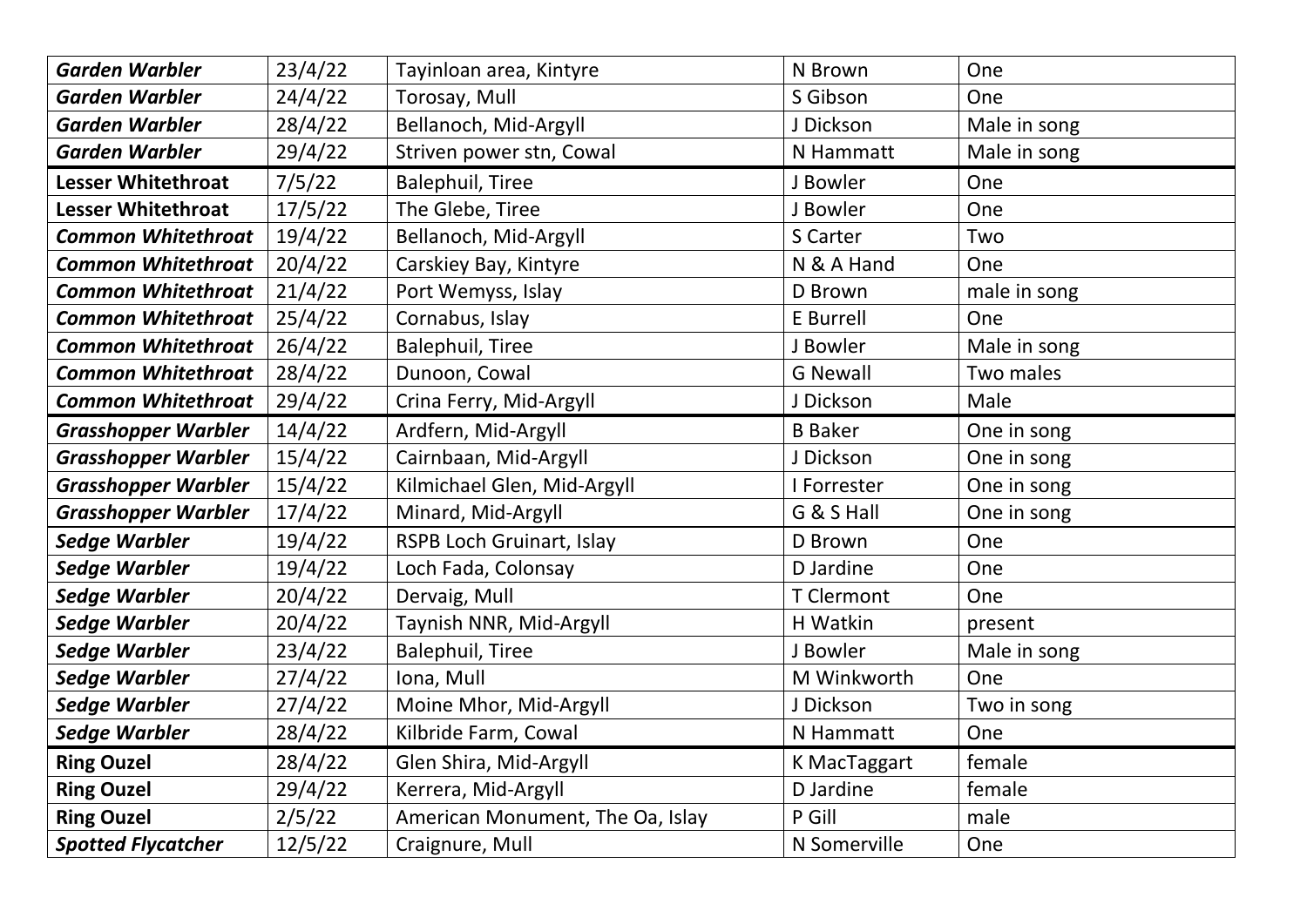| <b>Spotted Flycatcher</b> | 14/5/22 | Dalvore, Mid-Argyll              | J Dickson              | Two                                                          |
|---------------------------|---------|----------------------------------|------------------------|--------------------------------------------------------------|
| <b>Spotted Flycatcher</b> | 14/5/22 | Clachaig, Cowal                  | N Hammatt              | One                                                          |
| <b>Spotted Flycatcher</b> | 15/5/22 | RSPB Loch Gruinart, Islay        | J How                  | One                                                          |
| <b>Spotted Flycatcher</b> | 16/5/22 | <b>Widespread arrivals</b>       |                        |                                                              |
| <b>Pied Flycatcher</b>    | 5/6/22  | Bonawe wood, North Argyll        | R Harvey               | <b>Breeding record</b>                                       |
| <b>Common Redstart</b>    | 16/4/22 | Barslosnoch, Mid-Argyll          | J Lehmann              | male                                                         |
| <b>Common Redstart</b>    | 20/4/22 | Taynish NNR, Mid-Argyll          | H Watkin               | present                                                      |
| <b>Common Redstart</b>    | 22/4/22 | Kilbride Farm, Cowal             | N Hammatt              | <b>Three</b>                                                 |
| <b>Common Redstart</b>    | 26/4/22 | Scalasaig, Colonsay              | D Jardine              | Male (only $6th$ for island)                                 |
| Whinchat                  | 19/4/22 | Barravullin, Mid-Argyll          | J Dickson              | male                                                         |
| Whinchat                  | 19/4/22 | W of Craighouse, Jura            | D Brown                | male in song                                                 |
| Whinchat                  | 19/4/22 | Kinnabus, The Oa, Islay          | D Wood                 | one                                                          |
| Whinchat                  | 20/4/22 | Dunaverty, Kintyre               | N & N Hand             | female                                                       |
| Whinchat                  | 21/4/22 | Crinan Ferry, Mid-Argyll         | J Dickson              | male in song                                                 |
| Whinchat                  | 23/4/22 | Tayinloan area, Kintyre          | N Brown                | male                                                         |
|                           |         |                                  |                        |                                                              |
| <b>Northern Wheatear</b>  | 11/3/22 | Lagganulva, Mull                 | S Duckworth            | male                                                         |
| <b>Northern Wheatear</b>  | 12/3/22 | Kerrera, Mid-Argyll              | F Cavanagh & D Jardine | male                                                         |
| <b>Northern Wheatear</b>  | 12/3/22 | Danna Island, Mid-Argyll         | S Carter               | male                                                         |
| <b>Northern Wheatear</b>  | 13/3/22 | Loch Buie, Mull                  | C Wallwork             | male                                                         |
| <b>Northern Wheatear</b>  | 13/3/22 | Laggan Bay, Mull                 | <b>E</b> Miles         | one                                                          |
| <b>Northern Wheatear</b>  | 14/3/22 | Sanaig, Islay                    | L Atkinson             | one                                                          |
| <b>Northern Wheatear</b>  | 17/3/22 | Machrihanish airbase, Kintyre    | J Goudie               | one                                                          |
| <b>Northern Wheatear</b>  | 17/3/22 | The Oa, Islay                    | D Dinsley              | male                                                         |
| 'Greenland' Wheatear      | 15/4/22 | Sound of Gigha, Kintyre          | H Wright               | male                                                         |
| 'Greenland' Wheatear      | 22/4/22 | Tiree (general)                  | J Bowler               | 'dozens across island' nb smaller nos<br>elsewhere in Argyll |
| <b>Yellow Wagtail</b>     | 18/5/22 | <b>RSPB Loch Gruinart, Islay</b> | J How                  | Male 'Blue-headed'                                           |
| <b>Yellow Wagtail</b>     | 18/5/22 | <b>Balevullin, Tiree</b>         | O Smart                | Female 'Blue-headed'                                         |